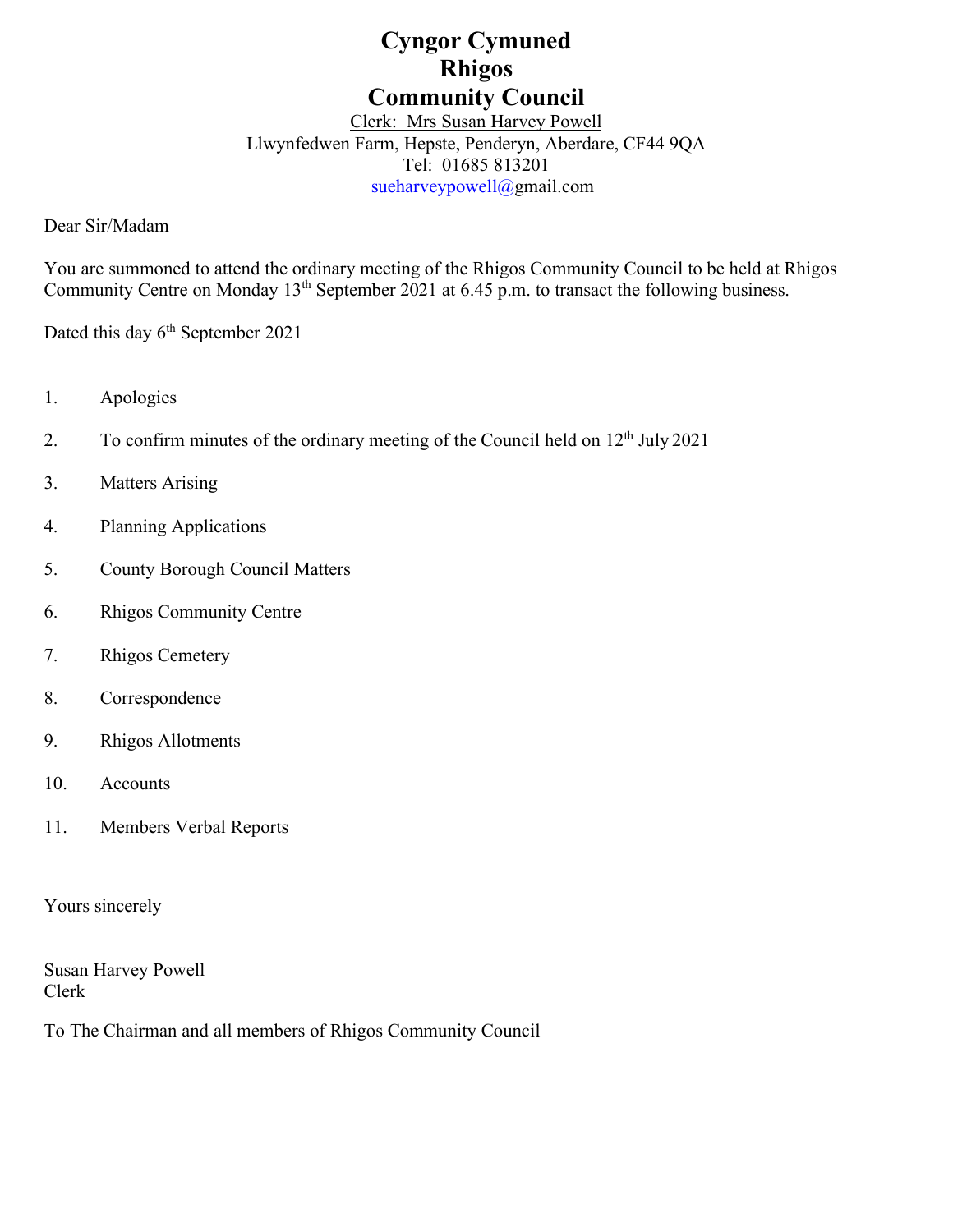# **Rhigos Community Council**

Minutes of the ordinary meeting of Rhigos Community Council held at Rhigos Community Centre on Monday 13<sup>th</sup> July 2021 at 6.45 p.m.

Present: Cllrs. P Oliver, H Wagner, M Evans ,M Smith, G Thomas

Apologies: Cllr. S Maull, O Morgan

### **2021/60 Minutes**

It was resolved to confirm Minutes of the Ordinary Meeting of the Council held on 13<sup>th</sup> July 2021

### **2021/61 Declaration of Interest**

None recorded

## **2021/62 Matters Arising**

- a. Bike Track Cwm Hwnt they are using the track every Saturday and Sunday
- b. Land at Hirwaun Roundabout nothing to report
- c. Old Parish Road The fence has not been repaired. The observations from this community council regarding the reinstatement of the road have been sent to N&PTCBC
- d. Dangerous trees on Rhigos Road another email will be sent
- e. Enviroparks Planning Application nothing to report
- f. Keep Wales Tidy Planting Cllr. Wagner has completed the training and is waiting for the kits.

### **2021/63 Planning**

It was resolved to note:

a. 1.5 high aluminium signs – Roundabout along Rhigos Road

### **2021/64 County Borough Council Matters**

It was resolved that the following complaints be passed on to Councillor G Thomas for his attention.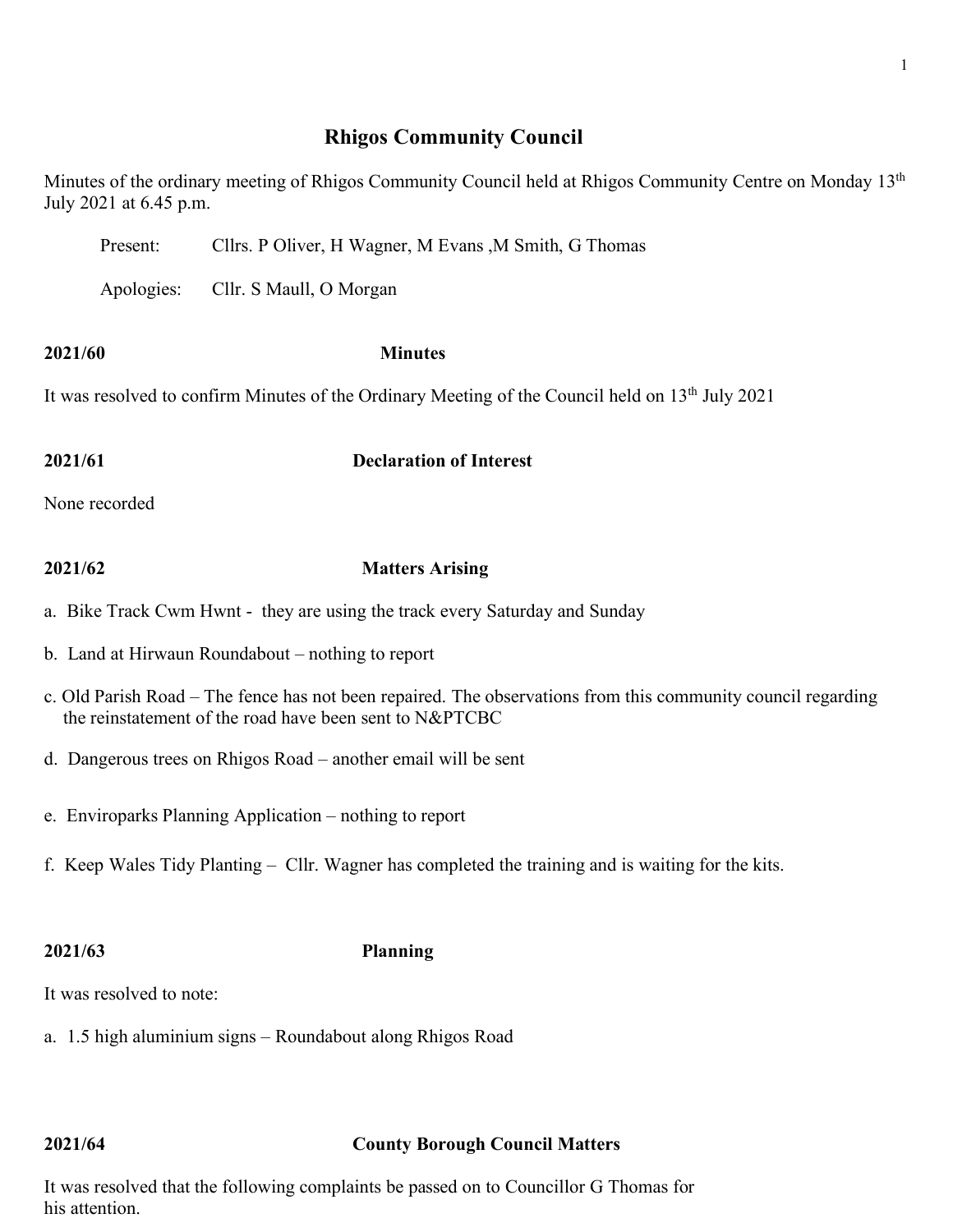- a. A465 dualling community liaison meeting  $16<sup>th</sup>$  July, Cllr. Evans will attend.
- b. The grass needs cutting around the signs and benches.
- c. The work on the Glynneath bank needs to be checked as it's only been patched.
- d. The road sweeper recently tore up the road outside 54 Heol Esgyn
- e. There is a piece of a road sign left near the rugby club
- f. Some sign posts on the rights of way have been taken down.
- g. The 3 properties up the Bryn have complained about pot holes.

### **2021/65 Rhigos Cemetery**

Cllr. Morgan was not present.

Cllr. Thomas will chase up Ceri Pritchard RCTCBC

### **2021/66 Correspondence**

It was resolved to receive the following correspondence

- a. email from Beth Winter M.P. asking if she can visit the community centre on  $2<sup>nd</sup>$  August agreed
- b. RCTCBC summer activities
- c. email from Nicola Bryant P.C.S.O. with the following points

Parish Road – being patrolled at different times to deter anti-social behaviour Speeding through the village – reported to Roads Policing Officer Min – Afon – complaints about vehicles turning in the junction Fly-Tipping in layby past rugby club – reported to RCTCBC

- d. Ask Me Ambassadors Cllr. Oliver volunteered
- e. RCTCBC residents survey
- f. email regarding the telephone box in Heol y Graig although it is earmarked for removal it has not been taken away yet.
- g. Mind Our Future Lottery Community Fund
- h. First Aid Training for Community Councils